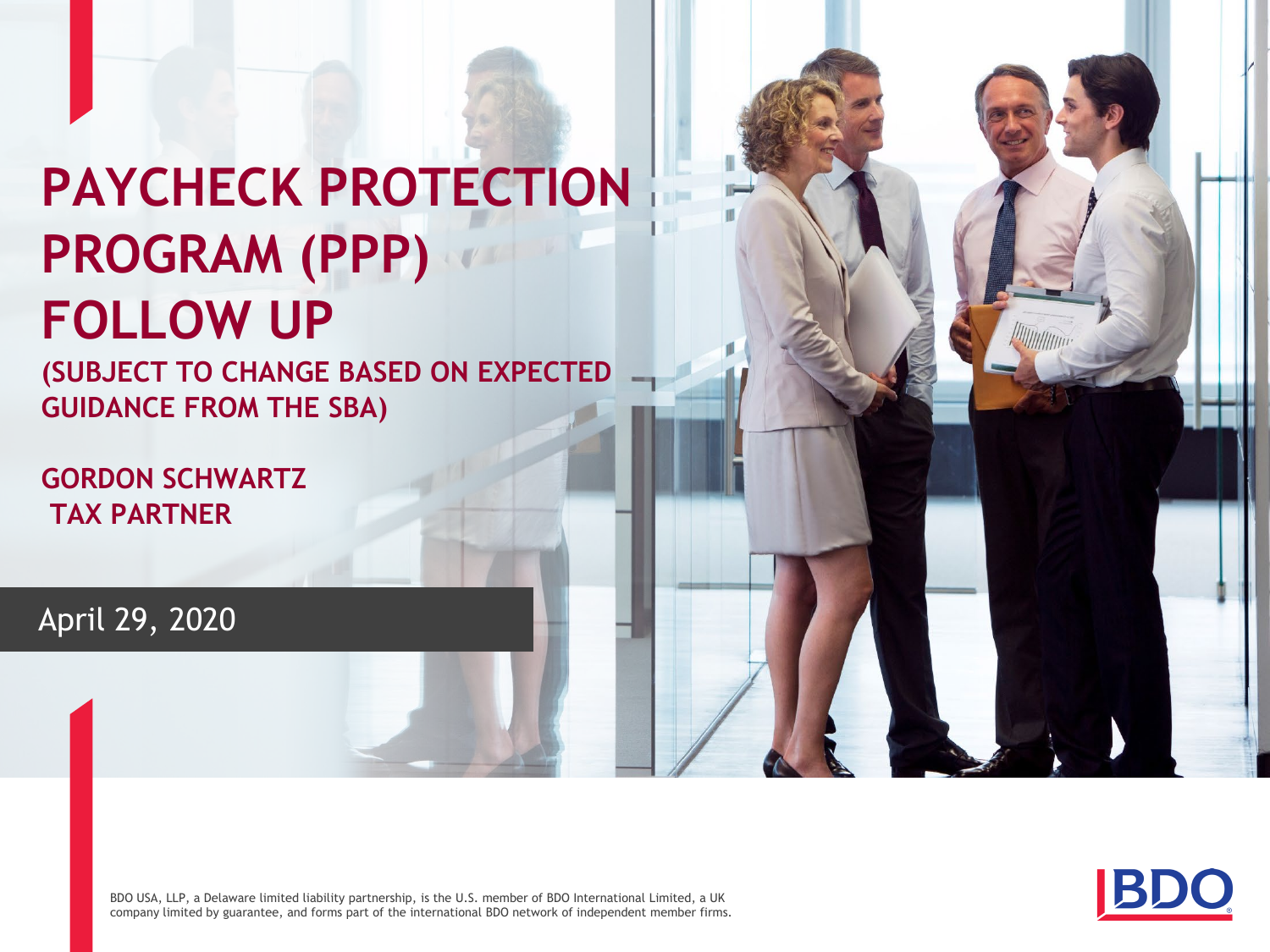#### UPDATES – Available Borrowing

- Program resumed April  $27<sup>th</sup>$  additional  $$310B$  first round went very quickly
- Initial PPP program
	- Funded approx. 1.7M loans from approx. 5,000 banks.
	- Approx. 75% of the loans were for \$150K or less
	- Approx. \$16B went to Illinois businesses
- The following certification is required in every application
	- Current economic uncertainty makes this loan request necessary to support the ongoing operations of the Applicant – repayment date 5/7/20 (over \$2B has already been returned.) – FAQ 31.
	- Per the SBIA Whatever you do, remember there are real people hurting who need access to this program. Do what you honestly believe to be the right thing under the law, and for small business employees, and you should be in a strong, legally defensible, and honorable position.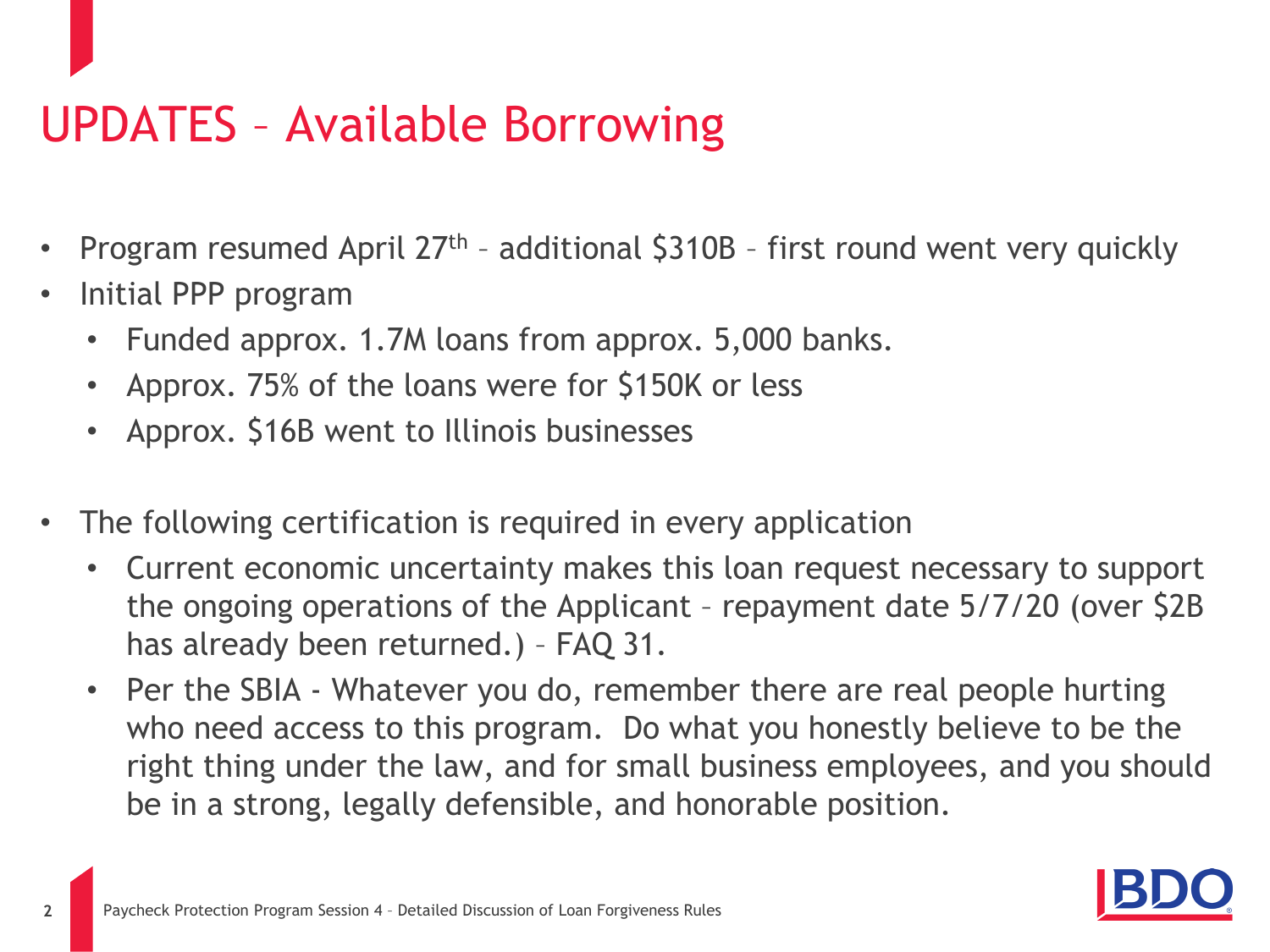# UPDATES – Available Borrowing

• According to Secretary Mnuchin on April 28th, the SBA will undertake a "full review" of any loan that exceeds \$2M.

• Message from **Jennifer Roberts, CEO of Chase Business Banking**

Congress has approved additional funding for the Paycheck Protection Program, which is encouraging news for thousands more of our small businesses.

We'll begin submitting applications as soon as the SBA gives the green light. We never stopped working our large application queue because we know how important this money is for your business.

I wish we could help every business through this program, but funds could run out again quickly and we have preexisting applications in our queue. We will continue to process and will submit applications until funds are exhausted.

At this time, we are not taking new applications, but will keep monitoring the funding availability and may consider taking new applications in the future.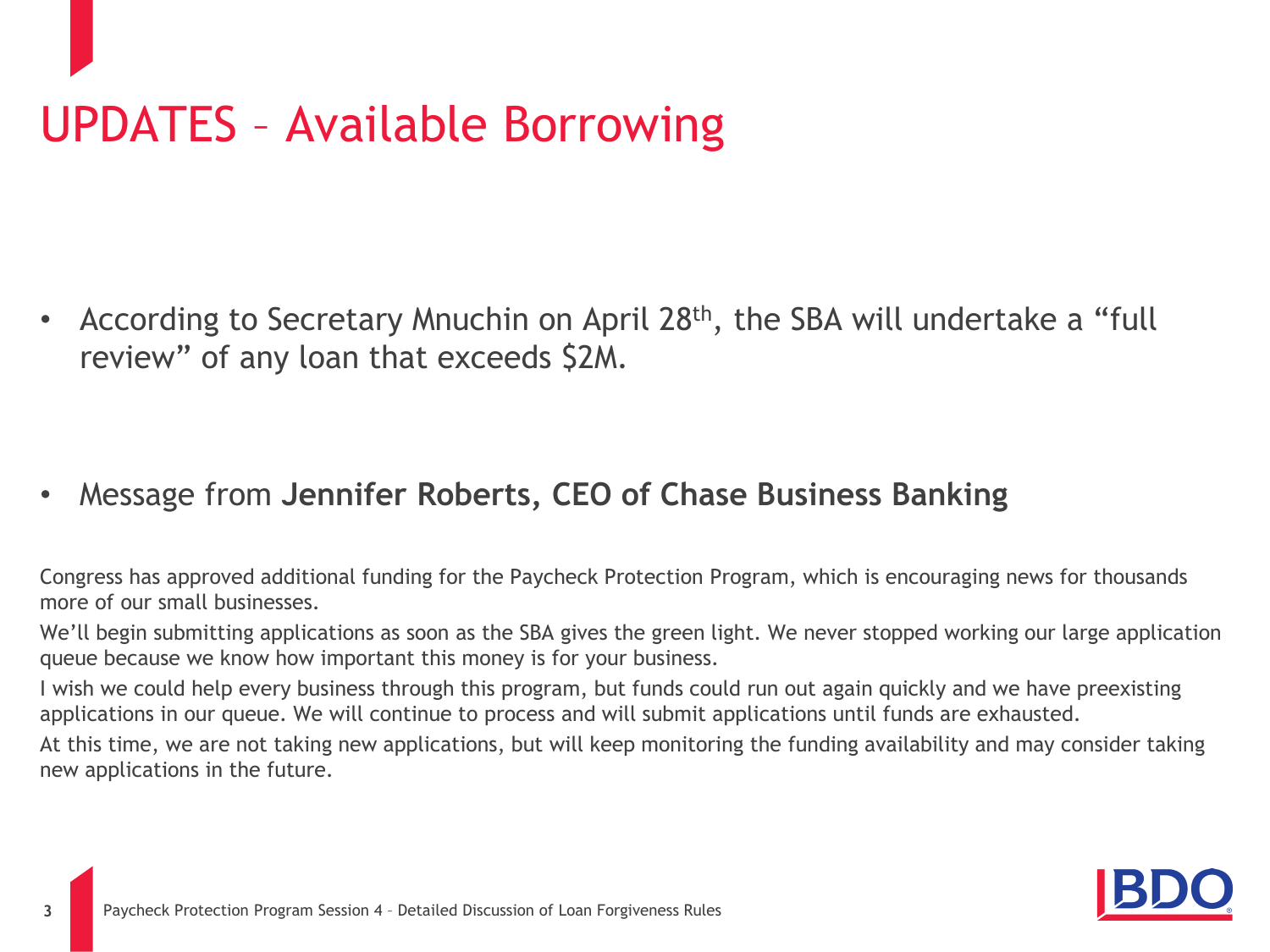## UPDATES – Available Borrowing - Clarifications

- Income allocations or guaranteed payments of partners should be included in the eligible loan calculation (up to \$100K) at the partnership level.
- Private equity funds/hedge funds including their management companies are not eligible for PPP loans.
- Private equity portfolio companies remain eligible for PPP loans but are subject to the affiliation rules for determining the number of employees.
- Do foreign employees count in the 500 employee limit? Unclear SBA FAQs seems to be inconsistent the SBA affiliation rules
- ESOP owned businesses are eligible.
- Businesses that are currently in a bankruptcy proceeding are ineligible.
- Foreign owned companies are eligible to apply.

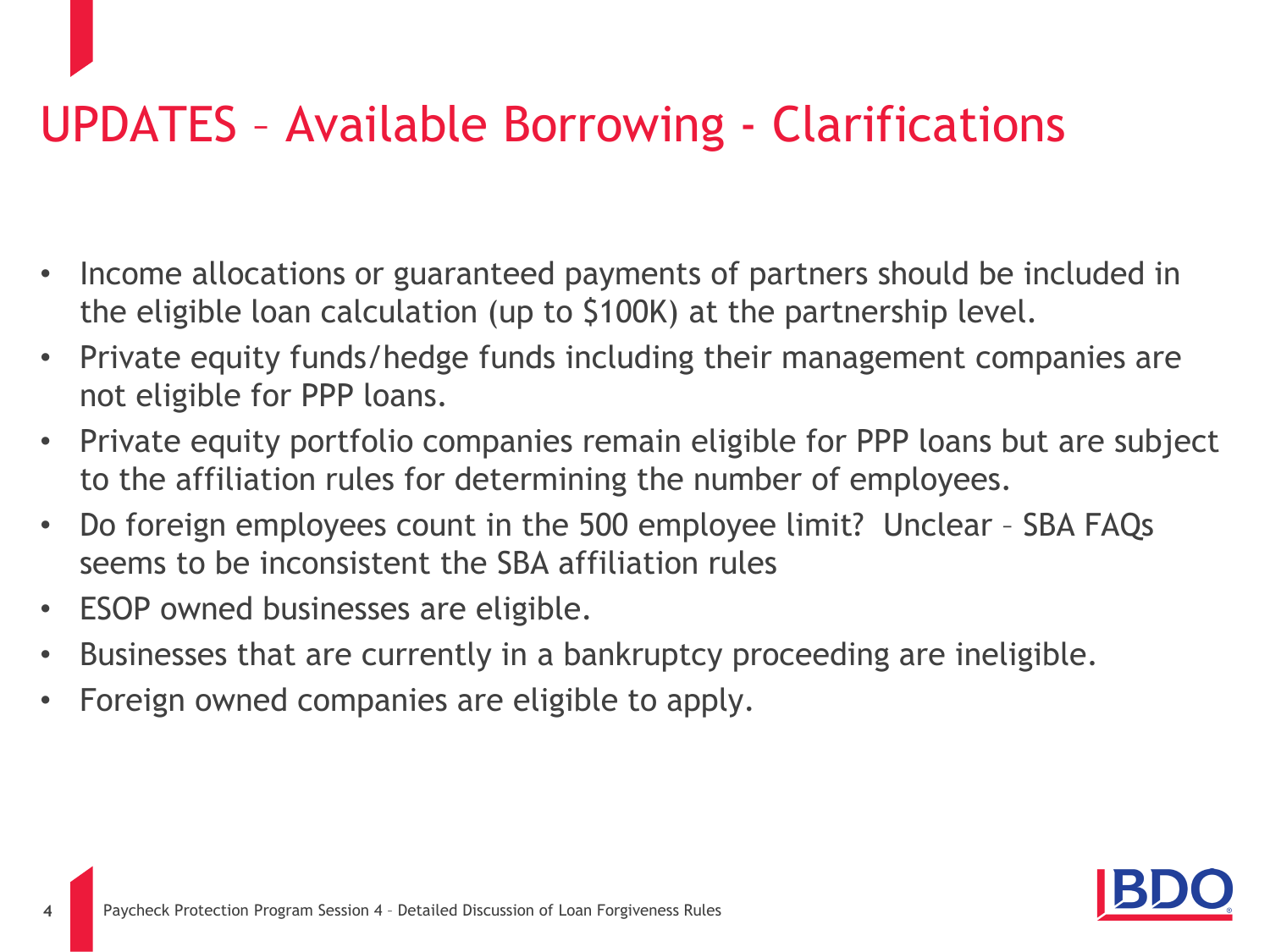### UPDATES – Available Borrowing - Clarifications

- Deductibility of PPP funded expenses still uncertain
- The ability to defer corporate payroll taxes without penalty through the date of loan forgiveness has been confirmed.
- While inconsistent between the law and SBA we believe that unused funds that term out into permanent loans must be used for qualifying expenses but not necessarily 75/25.
- We are still looking for GAAP guidance on treatment of forgivable loans and bank guidance for covenant calculations. Certain CARES Act rules create new M-1s – such as deferred payroll taxes.

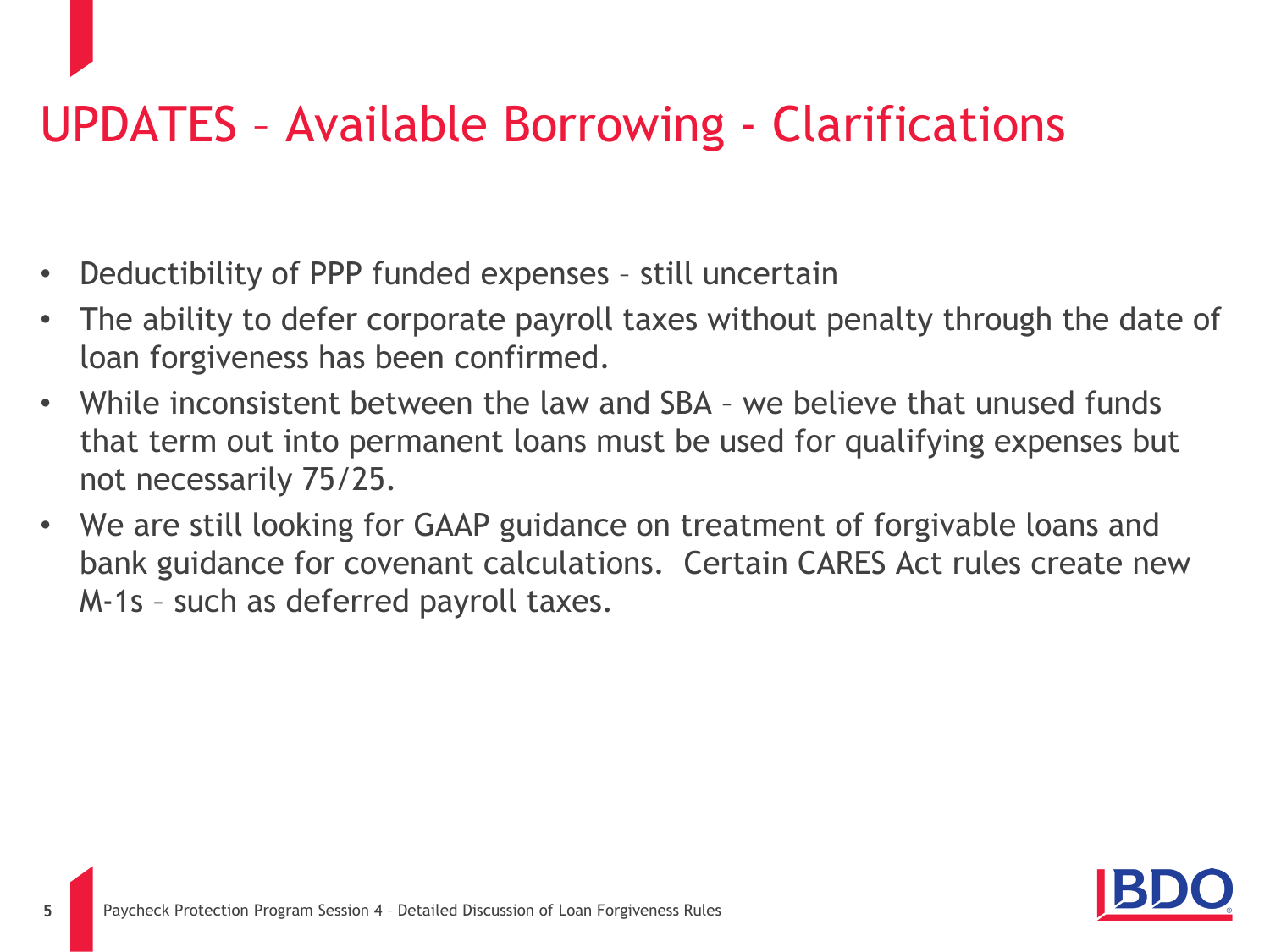### UPDATES – Available Borrowing - Clarifications

- Self employed individuals loan amounts are based on 2019 Schedule C profits up to \$100,000 – loans became available on April 10th, so a lot of folks got shut out in round one.
- Loans are available with similar methodology 2.5 X average monthly payroll costs (including 2.5 months of profit from the Schedule C)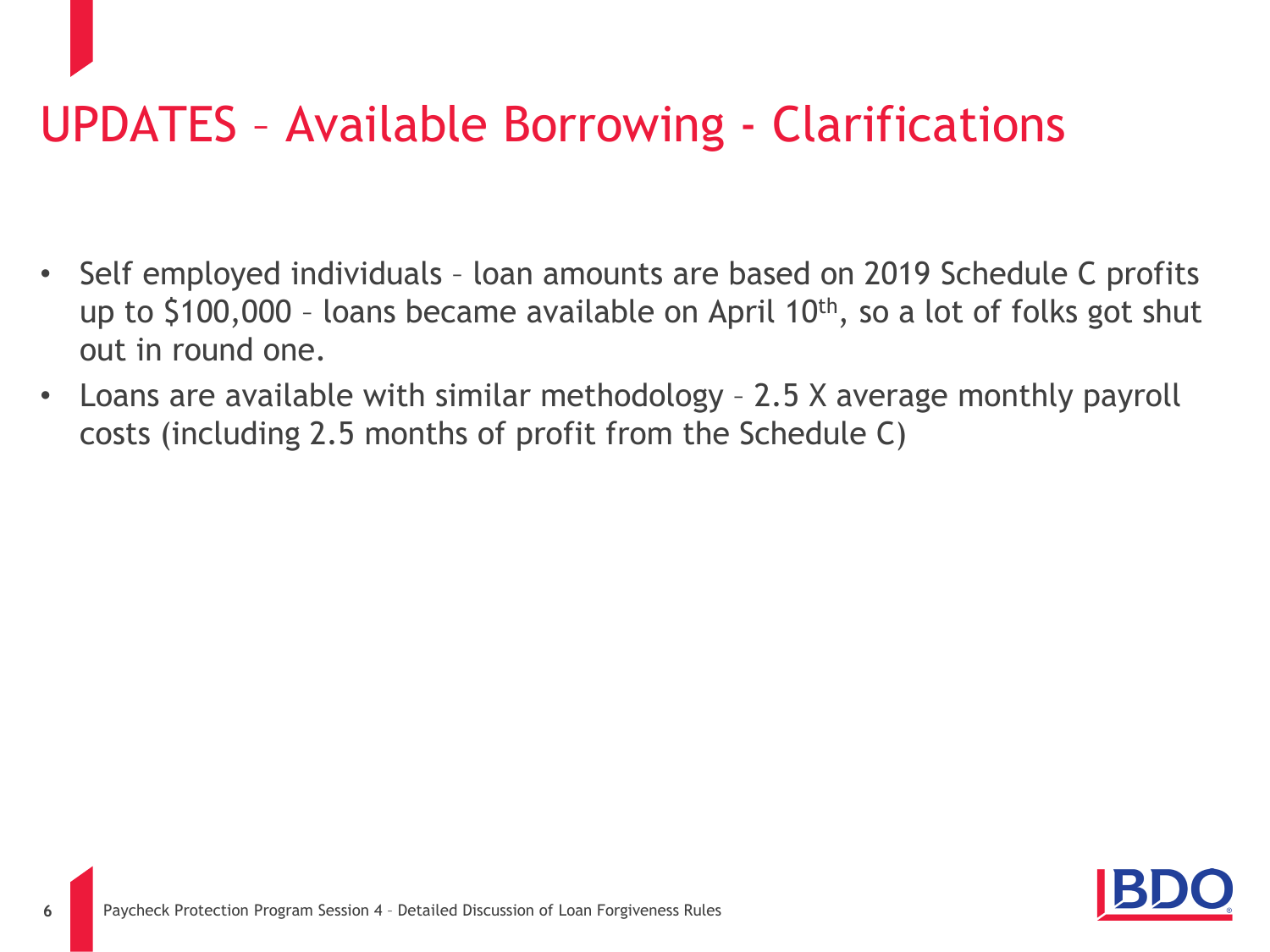#### Expected Forgiveness Amount

- Forgivable Loans: Amounts of the PPP loan that were used during the eight weeks following receipt of the proceeds (covered period) for:
	- Payroll costs, and to pay the following obligations in effect on Feb. 15, 2020 for mortgage interest (other interest does not qualify for forgiveness), rent (does not seem to apply only to real property), and utilities. Payroll costs must be 75% of the covered costs.
	- The eight week period begins on the day the loan is funded (first disbursement.) The loan must be funded within ten days of the loan approval. There is no current way to delay the funding once approved.
	- At the completion of the eight week period, the loan recipient must apply for forgiveness and provide documents verifying the payroll, pertinent FTE information, and other qualifying expenses to the bank (keep detailed records and consider using a separate bank account!) The bank has 60 days to certify the forgiveness.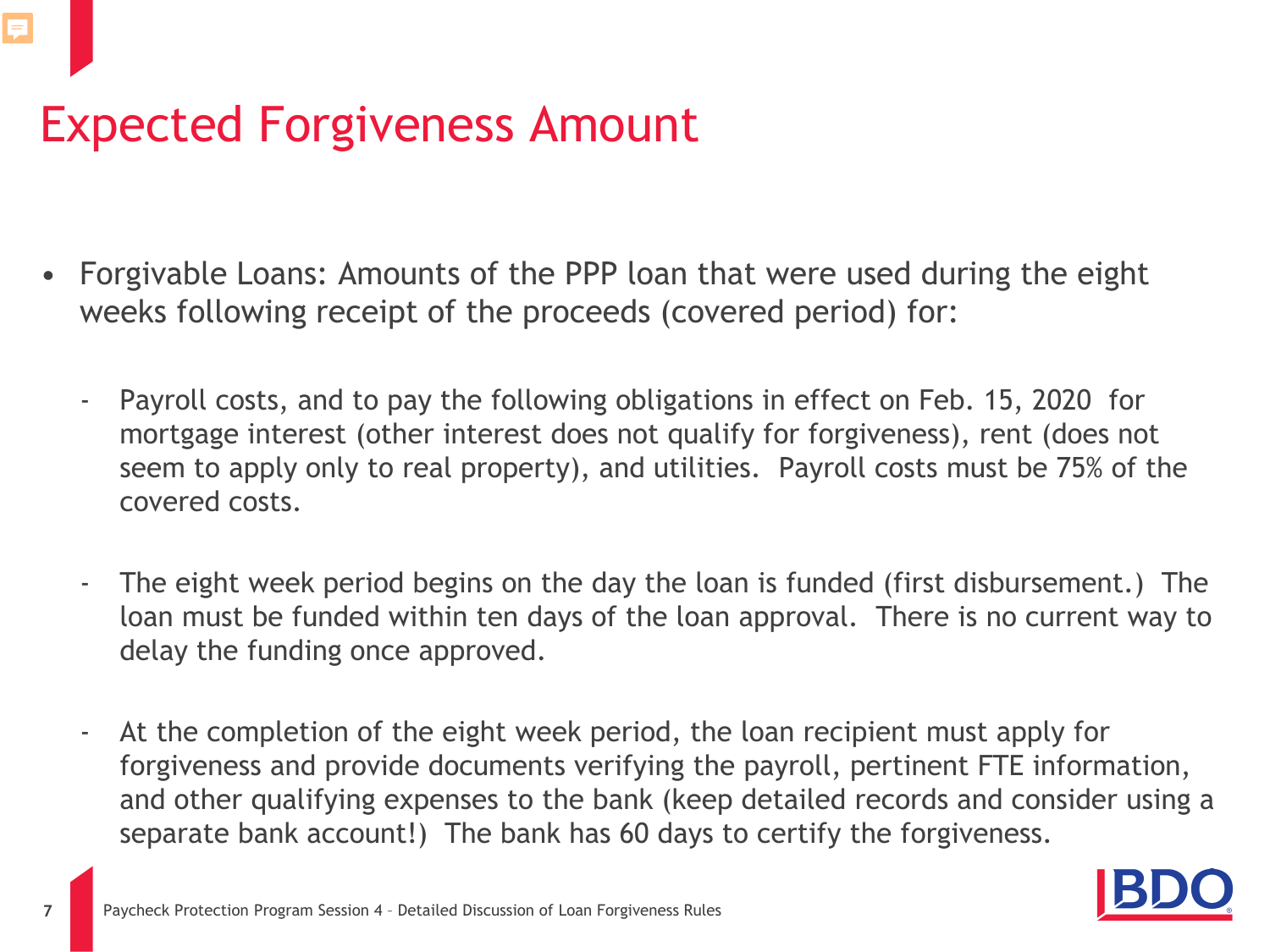#### Expected Forgiveness Amount

- Data to calculate the expected forgiveness amount for the covered period
	- o Payroll Costs
		- Gross payroll, that includes wages, bonuses, tips, PTO or other paid leave, severance (limited to \$15,385) (\$100,000 \*8/52) but does not include paid leave required by FFCRA
		- Health care costs for employees
		- Contributions to qualified retirement plans
	- Payments of state/local taxes based on compensation
	- Self-employment income of partners or owners operating as a self employed individual (not payments to non-owner independent contractors)
	- Amount paid on leases, mortgages and utility contracts that predate Feb. 15, 2020 and are business expenses (shown on 2019 Form 1040 Sch C for sole proprietorships)
- Loans that are not forgiven will have a maturity date of two years from the date of funding. There are no required principal or interest payments for six months (interest will begin accruing at 1%.) There is no prepayment penalty.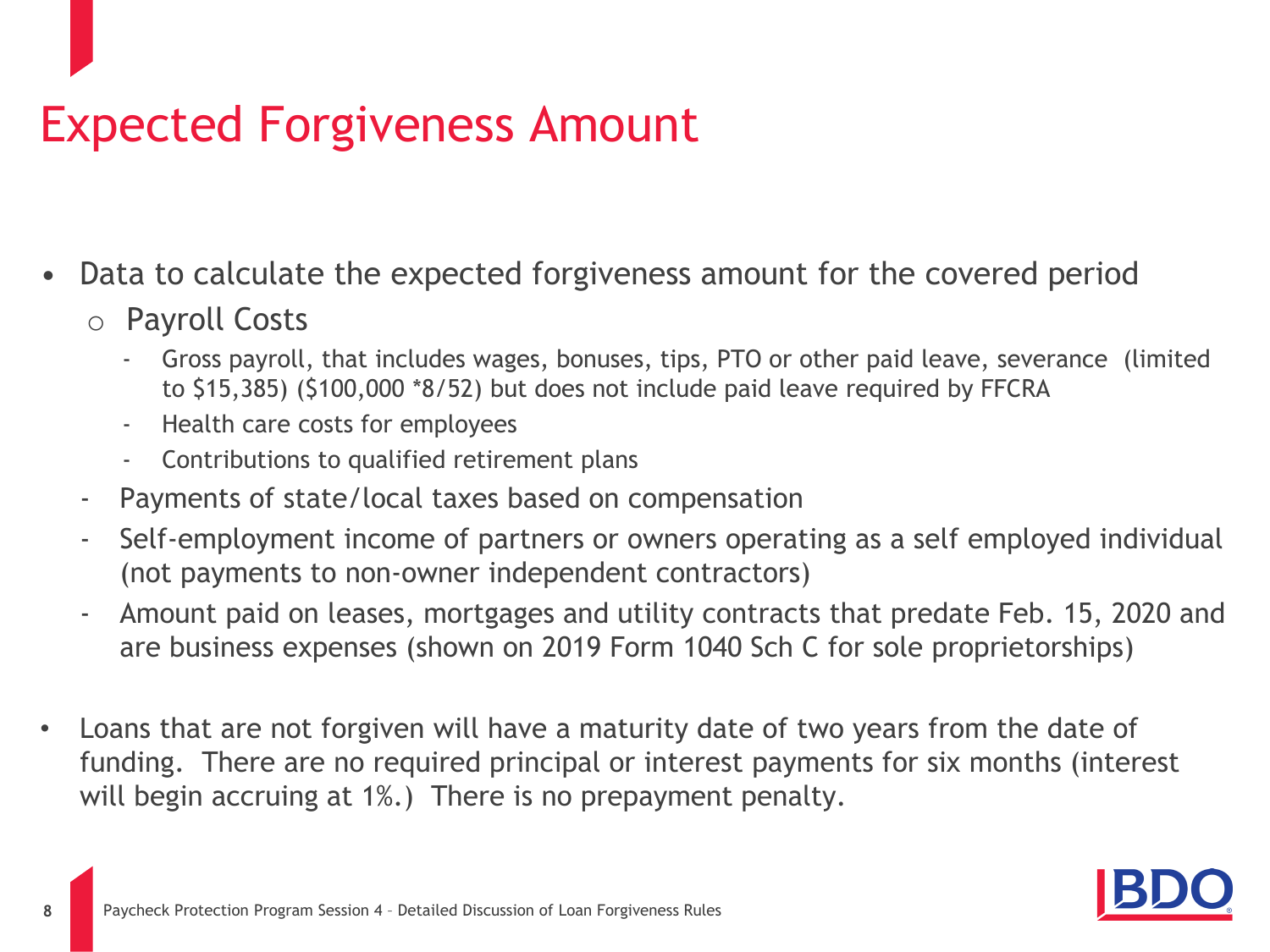## Open Questions on Expected Forgiveness Amount

- **Must qualified retirement plan contributions during the 8-week covered period be converted to a monthly amount?**
	- For loan approval an annual contribution was part of the 12 month average, which essentially converted the annual contribution to a monthly amount
	- Current guidance does not require one time contributions during the covered period to be prorated to match the 8-week period, it would not be unreasonably for future guidance to require such allocation
- **What interest is included?**

E

- Statute includes debt on real and personal property but not capital leases. No current disallowance of mortgages or rental payments to related parties, but future guidance may change that position.
- **Must "utilities" be provided by a public utility company, an organization that maintains the infrastructure for a public service and are subject to regulation?** 
	- If no, can internet, cell phone, TV cable, trash collection, etc. be counted in addition to electricity, water, gas and sewer?
	- Does this need to be answered, given the limitation on forgiveness of non-payroll cost? Maybe to prove funds were spent only as allowed even if not forgiven.
- **"Costs incurred and payments made" during the covered period are eligible for forgiveness. How should "costs incurred" be applied?**

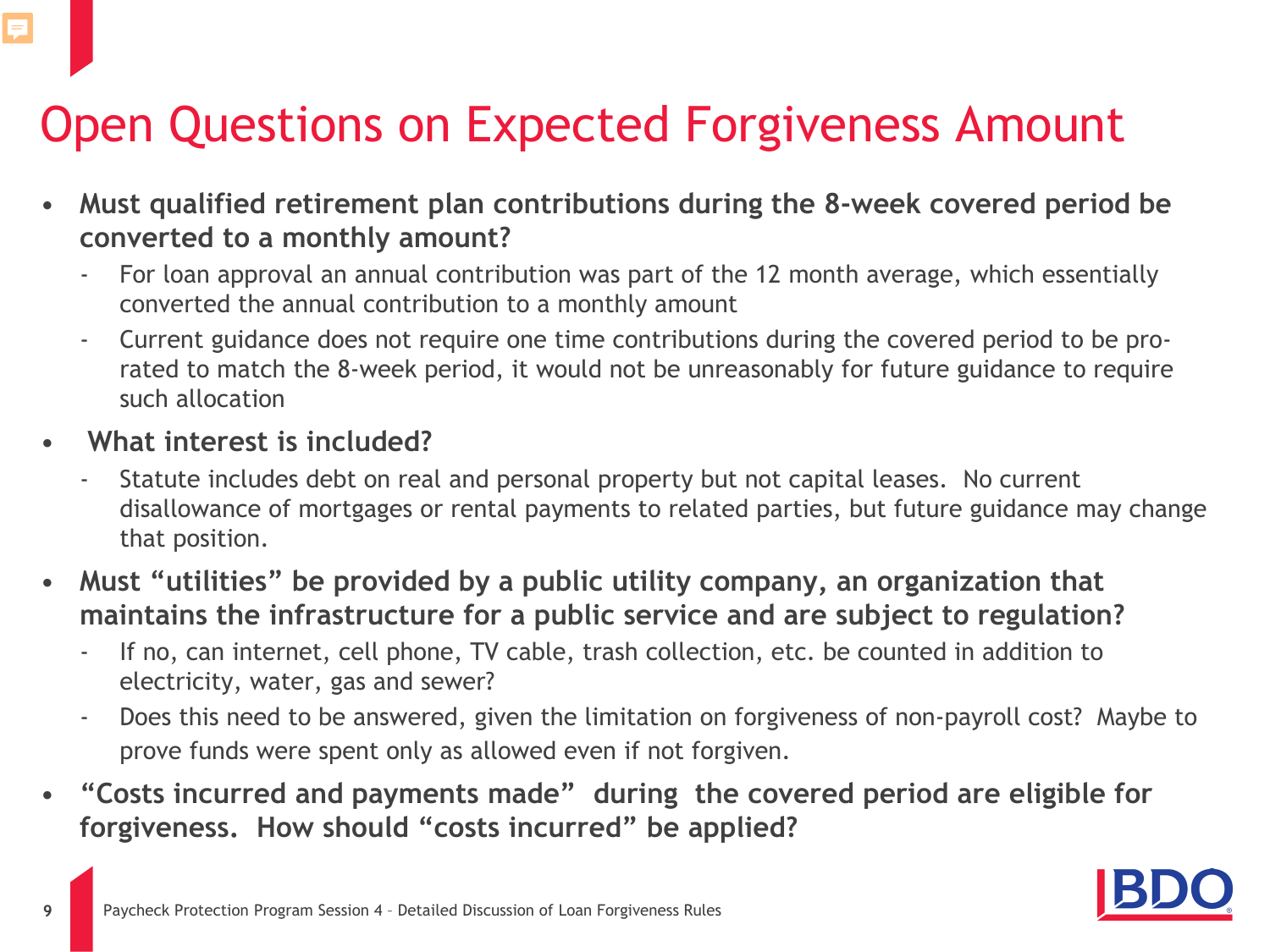### Reductions of Expected Forgiveness Amounts

- No reduction if all proceeds are used for forgivable purposes and employee headcount and compensation levels are maintained
	- Supports DOL's requirement that at least 75% of loan forgiveness be payroll costs
	- 8-week covered period is 56 days while the loan was based on 76 days (2.5 mos.), therefore a constant payroll costs would result in approx. 75% of the loan proceeds being spent on payroll costs
- **Reduction required if:** 
	- The FTE count during the covered period is less than the pre-COVID-19 levels
		- Avg. FTEs for eight week loan period (numerator) as compared to Avg. FTEs per month from February 15, 2019 – June 30, 2019 OR January 1, 2020 – February 29, 2020 (denominator). There are special rules for seasonal businesses.
		- FTE count during the covered period can be increased by rehiring before June 30, 2020 the number of FTEs terminated February 15, 2020 through April 26, 2020
	- For employees with < \$100,000 of 2019 compensation, the wage and salary payments during the covered period are less than 75% of the wage and salary amounts for the next earliest full calendar quarter (Q1-2020 for PPP loan received in Q2 of 2020)
		- Wages actually paid to such employees during the covered period can be increased by payments made before June 30, 2020 to re-hired employees who were terminated February 15, 2020 through April 26, 2020

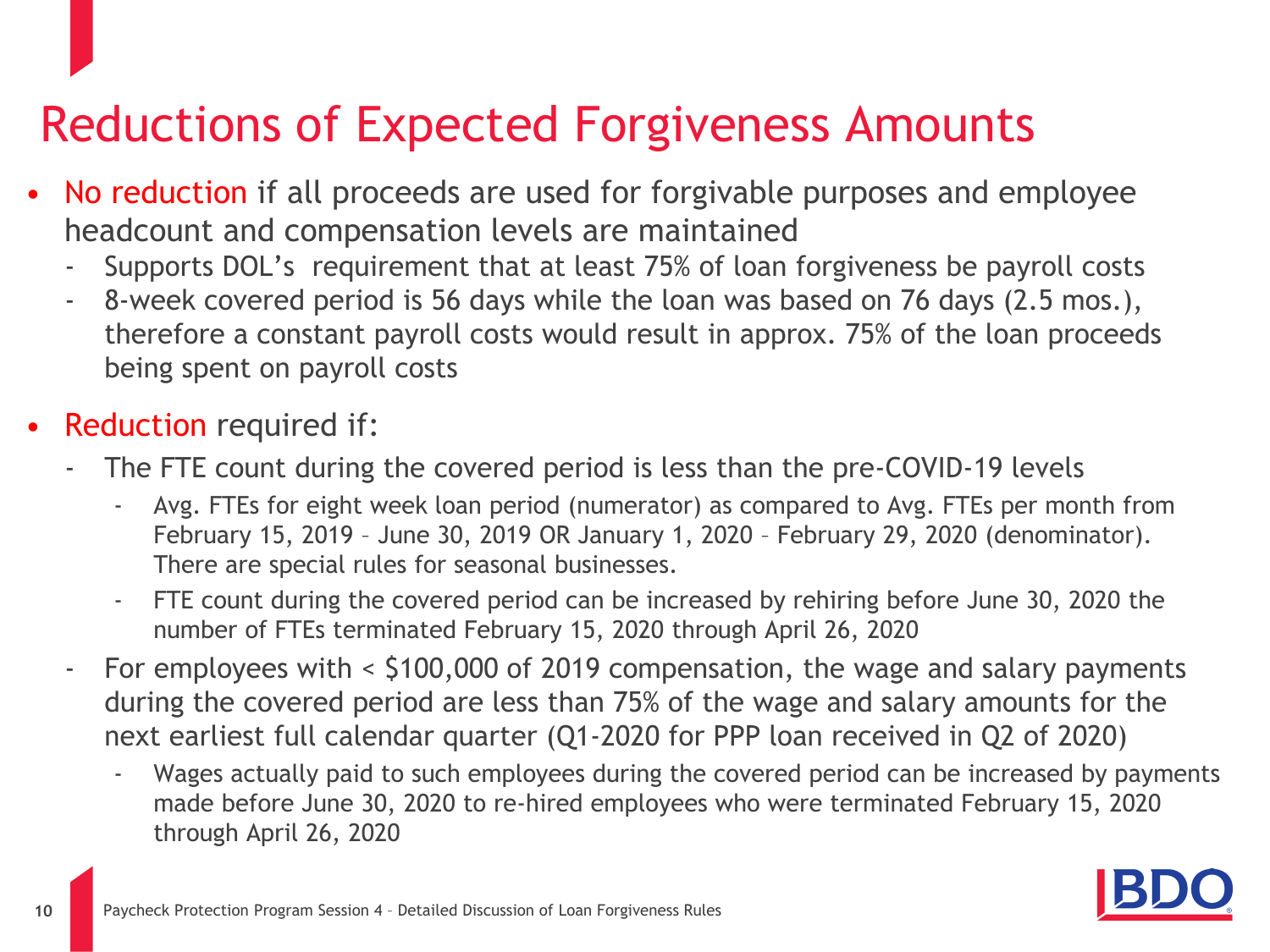

- A full-time employee (FTE) is someone who normally averages at least 30 hours per week or 130 hours per month - Section 4980H absent further guidance.
- PPP loan forgiveness calculations require FTEs be determined for each payroll period (for purpose of determining the average.)
- Any one hired as full-time or normally averaging the hours for the pay period to be considered full-time is treated as one FTE
- All variable or part time hours worked by employees (not to exceed the full time level) are summed and then divided by the full time hour level for the applicable pay period